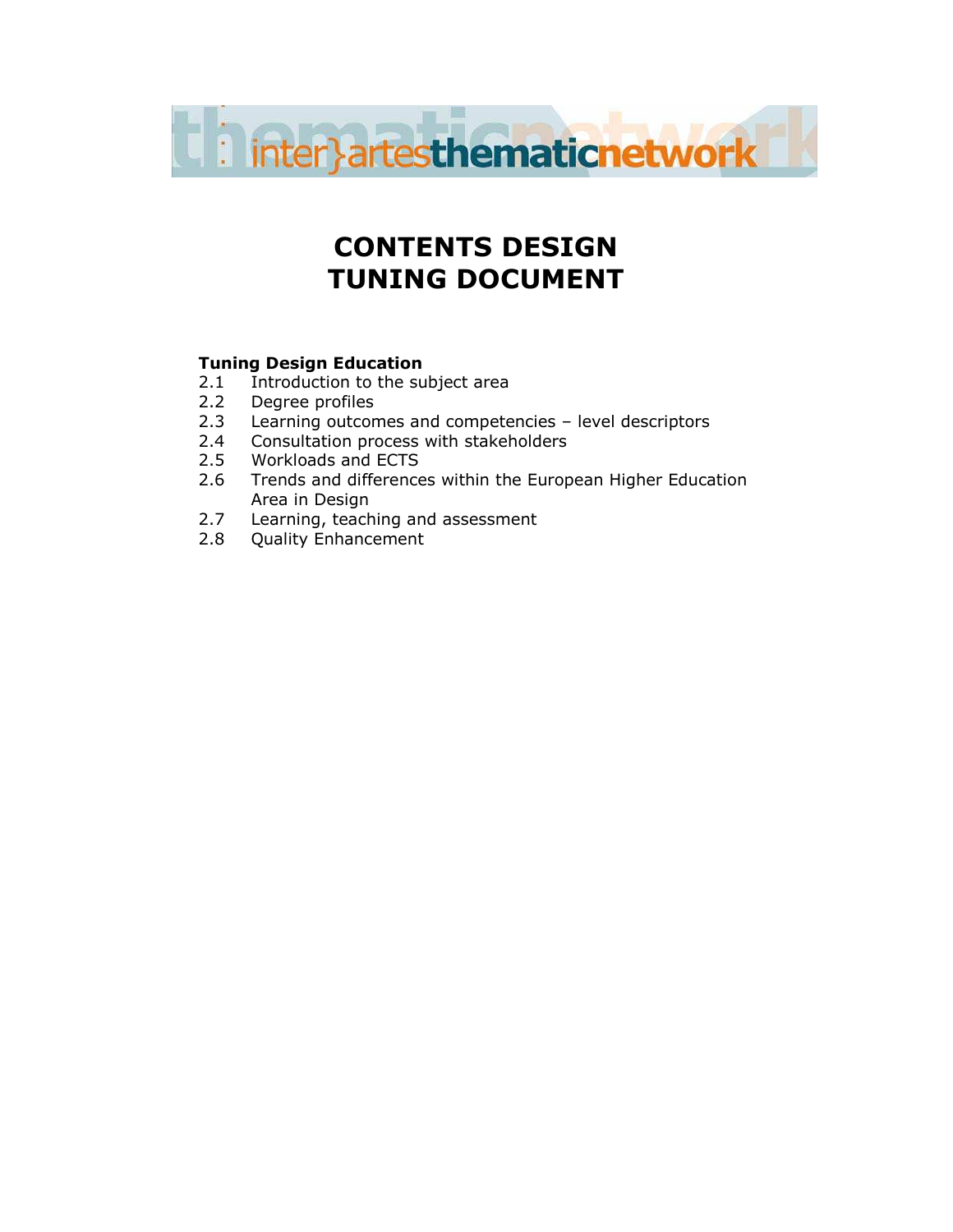# TUNING DOCUMENT DESIGN EDUCATION

This tuning document has been produced by the CUMULUS International Association of Universities and Colleges of Art, Design and Media within the framework of the *inter}artes* thematic network, strand 2.

# 2.1 INTRODUCTION TO THE SUBJECT AREA

For the purpose of this document, the term 'Design' covers the following fields: industrial, furniture, interior, ceramics, glass, fashion, textile and graphic design – and to some extent also new media. Quite a number of national variations exist in what is considered design. In certain countries Design Education may be described in other tuning documents, for example fine art or architecture.

Design approaches production of objects and services from different perspectives: aesthetics, functionality, usability, production/manufacturing technology, sustainability and ethics. The emphasis may vary between different fields of design, countries and universities. This document also covers design management and leadership oriented programmes.

| <b>First Cycle</b> | Typical degree: Bachelor of Arts, Bachelor of Science,<br>Bachelor of Engineering.<br>Subject area: Design in one of the fields described above<br>Typical graduate occupations: designer, different<br>occupations within commerce, publishing, handicrafts.                             |
|--------------------|-------------------------------------------------------------------------------------------------------------------------------------------------------------------------------------------------------------------------------------------------------------------------------------------|
| <b>Second</b>      | Typical degree: Master of Arts, Master of Science, Master                                                                                                                                                                                                                                 |
| <b>Cycle</b>       | of Engineering.<br>Subject area: Design in one of the fields described above<br>Typical graduate occupations: designer, different<br>occupations within commerce, publishing, handicrafts,<br>design entrepreneur.                                                                        |
| <b>Third Cycle</b> | Typical degree: Doctor of Philosophy, Doctor of Arts,<br>Doctor of Engineering.<br>Subject area: Design in one of the fields described above<br>Typical graduate occupations: researcher, designer,<br>teacher, administration, different occupations within<br>commerce and publication. |

# 2.2 DEGREE PROFILES

# Role of the subject area in other degree programmes

Certain fields of design are partly covered by architecture (furniture, interior), fine art (textile, ceramics), engineering (industrial design), art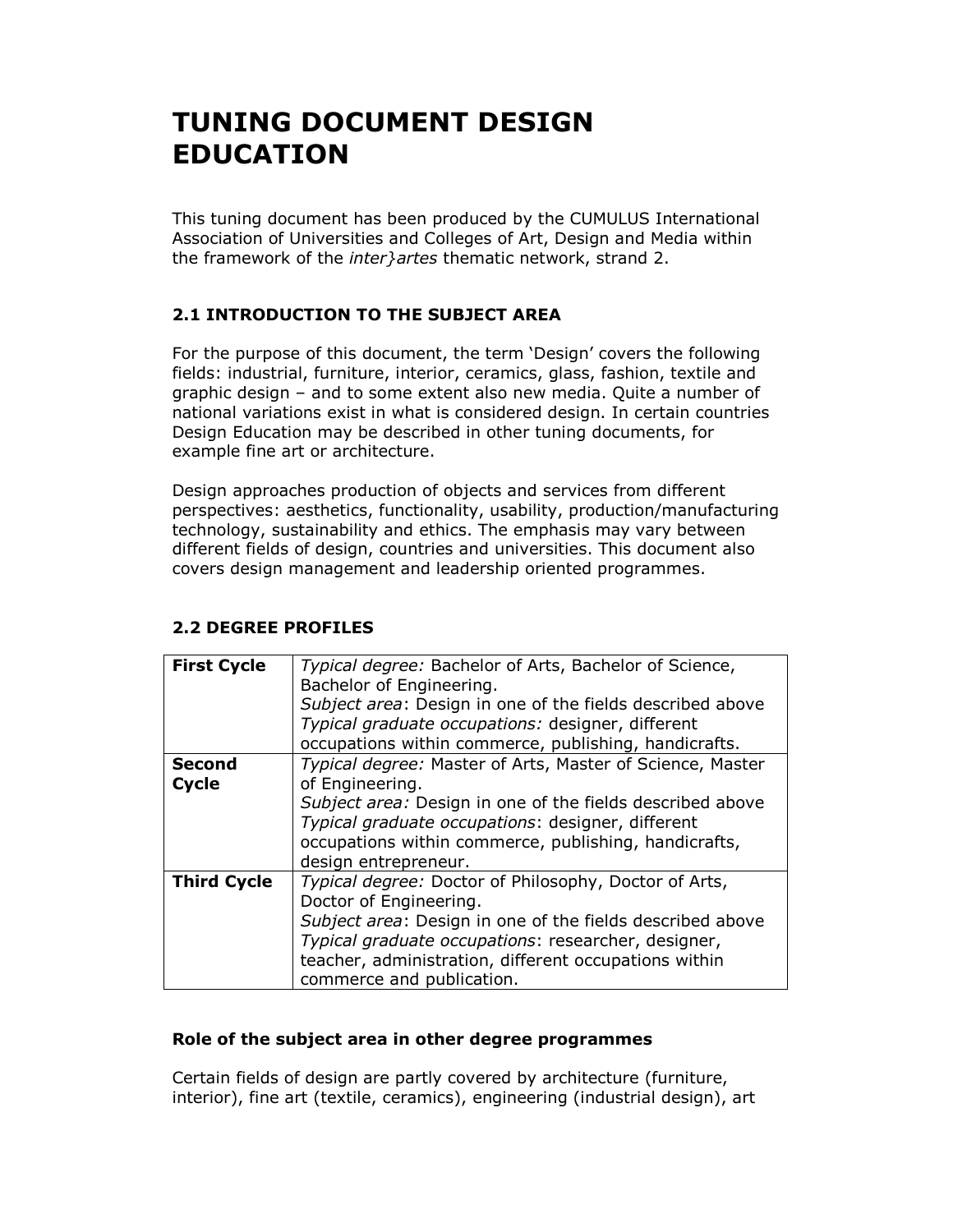history (design history and theory), handicrafts (ceramics, textiles, and furniture), stage design/scenography or media studies. Furthermore, students of engineering and business may have a number of more general design courses/studies connected with their own specialisations.

# 2.3 LEARNING OUTCOMES AND COMPETENCIES – LEVEL **DESCRIPTORS**

The terms used in the following tables have been developed for the purpose of this document and are not necessarily synonymous with those used in all countries.

# 1 st CYCLE LEARNING OUTCOMES AND COMPETENCIES ('BA-LEVEL)

| <b>Key Subject Specific</b>                                                                                                                                                                                                                                                                        | <b>Key Generic</b>                                                                                                                                                                                                                                                                                                                                                                                           |
|----------------------------------------------------------------------------------------------------------------------------------------------------------------------------------------------------------------------------------------------------------------------------------------------------|--------------------------------------------------------------------------------------------------------------------------------------------------------------------------------------------------------------------------------------------------------------------------------------------------------------------------------------------------------------------------------------------------------------|
| <b>Competencies</b><br>'FINE DESIGN' SKILLS                                                                                                                                                                                                                                                        | <b>Competencies</b>                                                                                                                                                                                                                                                                                                                                                                                          |
| Command of basic general<br>and discipline specific design skills.<br>Command of basic techniques<br>and technology relevant to the<br>design discipline.<br>Basic knowledge of relevant<br>design methodologies.                                                                                  |                                                                                                                                                                                                                                                                                                                                                                                                              |
| <b>GENERAL KNOWLEDGE</b><br>Understanding of historical<br>and theoretical underpinnings of<br>design in general and own design<br>discipline in particular.<br>Awareness of the position of<br>design in social, cultural/artistic,<br>political, ecological, economical and<br>ethical contexts. | <b>GENERAL KNOWLEDGE</b><br>Awareness of basic contents<br>and general principles of some<br>(according to focus of the<br>programme) design related fields<br>(e.g. business, culture, future<br>studies, ecology or technology).<br>In education focusing on<br>artistic aspects of design, basic<br>command of relevant branches of<br>art (e.g. sculpturing, painting,<br>drawing) and their techniques. |
| <b>THEORETICAL SKILLS</b><br>Basic knowledge of<br>theoretical concepts related to<br>design and how they have been<br>applied in the past.                                                                                                                                                        | <b>THEORETICAL SKILLS</b><br>Basic understanding of<br>analytical and critical thinking.                                                                                                                                                                                                                                                                                                                     |
| <b>CONCEPTUALISATION SKILLS</b><br>Basic skills in formulating and<br>evaluating design concepts.                                                                                                                                                                                                  | <b>CONCEPTUALISATION SKILLS</b>                                                                                                                                                                                                                                                                                                                                                                              |
| <b>IDEATION SKILLS</b><br>Ability to adapt general                                                                                                                                                                                                                                                 | <b>IDEATION SKILLS</b><br>Command of basic idea                                                                                                                                                                                                                                                                                                                                                              |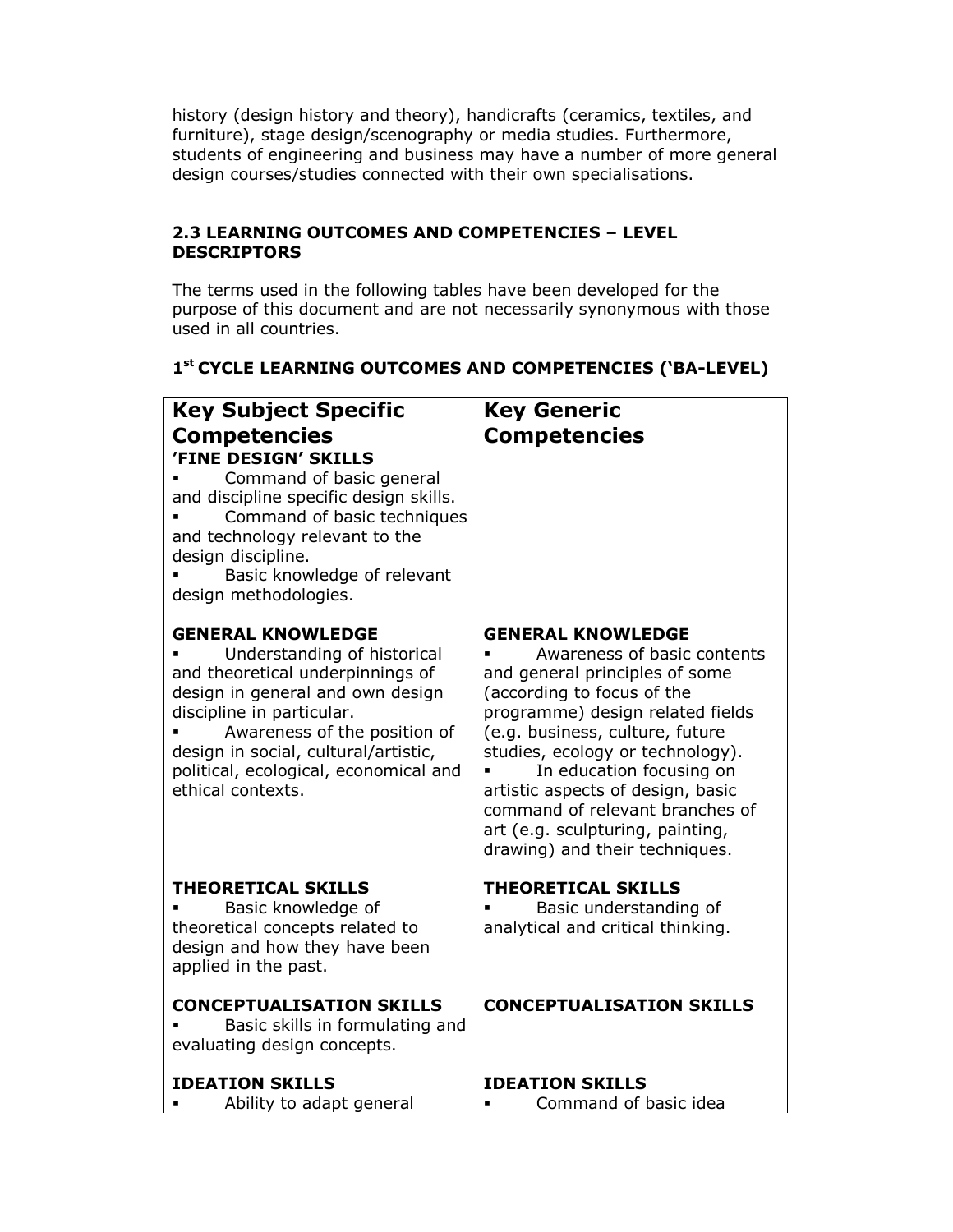ideation principles to design specific problems.

# CREATIVE SKILLS

 Basic understanding of creativity in design and how to develop it in oneself.

# PROCESSUAL SKILLS

 Understanding of different stages in the design process and how these are being realised in own design work.

**EXECUTE:** Ability to plan and manage small scale design projects

 Ability to be responsible for smaller parts of large scale design projects as a member of the design team.

#### LEARNING SKILLS

 Basic understanding of different ways of learning related to design studies and how they apply to own studies, including the concept of life-long learning.

# COMMUNICATION SKILLS

 Ability to communicate own ideas and design processes to audience of peers and design related professionals.

 Ability to evaluate and discuss design related subjects with fellow designers.

**Ability to bring out design** point of views in multidisciplinary teams.

AND/OR

production, evaluation, development and selection methods.

#### CREATIVE SKILLS

 Basic understanding of what creativity is and how it can be developed.

#### PROCESSUAL SKILLS

 Basic understanding of project management.

#### LEARNING SKILLS

 Basic understanding of different ways of learning.

# COMMUNICATION SKILLS

 Basic understanding of efficient communication in written, oral and visual forms, and, depending on national regulations and traditions, including one or more foreign languages.

**Basic knowledge of rhetorical** skills.

 Ability to explain basic principles of own discipline to others outside the discipline.

ENTERPRENEURIAL SKILLS ENTERPRENEURIAL SKILLS

 Basic understanding of how to run your own business (legal, financial & commercial. issues).

2<sup>nd</sup> CYCLE LEARNING OUTCOMES AND COMPETENCIES ('MA'-LEVEL)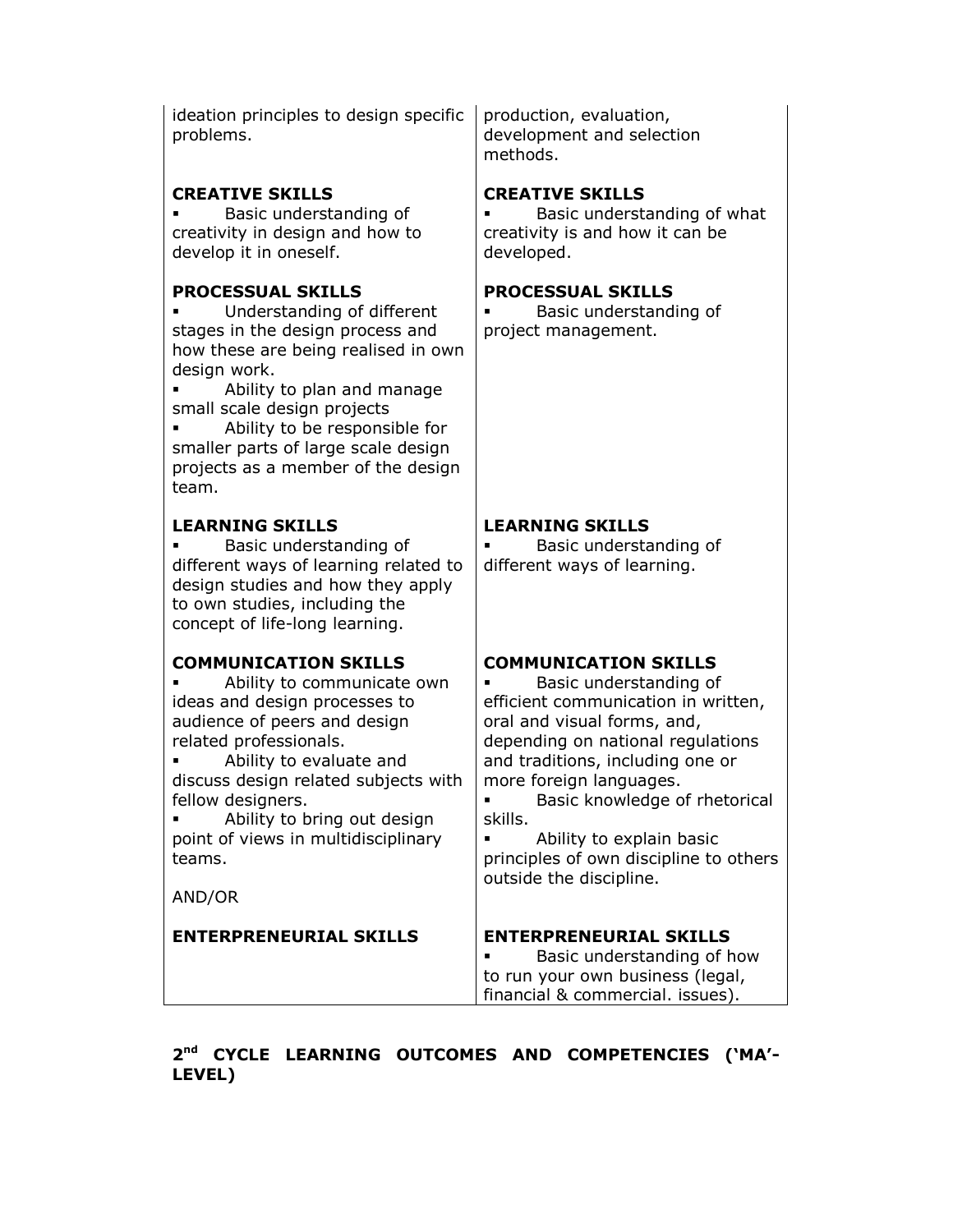| <b>Key Subject Specific</b>                                                                                                                                                                                                                                                                                                                                                                                                                                                                                                        | <b>Key Generic</b>                                                                                                                                                                                                                                                                                                                                                                                                                                                                                                                                                  |
|------------------------------------------------------------------------------------------------------------------------------------------------------------------------------------------------------------------------------------------------------------------------------------------------------------------------------------------------------------------------------------------------------------------------------------------------------------------------------------------------------------------------------------|---------------------------------------------------------------------------------------------------------------------------------------------------------------------------------------------------------------------------------------------------------------------------------------------------------------------------------------------------------------------------------------------------------------------------------------------------------------------------------------------------------------------------------------------------------------------|
| <b>Competencies</b>                                                                                                                                                                                                                                                                                                                                                                                                                                                                                                                | <b>Competencies</b>                                                                                                                                                                                                                                                                                                                                                                                                                                                                                                                                                 |
| <b>'FINE DESIGN' SKILLS</b><br>command of the main<br>general and specific design skills,<br>and basic expert skills in own<br>specialisation within the discipline<br>Command of the most<br>important techniques and<br>technologies relevant to the design<br>discipline including techniques and<br>technologies specific to own<br>specialisation.<br>Basic ability to adapt and<br>develop design skills, techniques<br>and technologies to new types of<br>problems and recognise problems<br>that can be solved by design. |                                                                                                                                                                                                                                                                                                                                                                                                                                                                                                                                                                     |
| <b>GENERAL KNOWLEDGE</b><br>Ability to ground own work<br>into the theoretical and historical<br>framework of design.<br>Ability to participate in the<br>discussion about the position of<br>design in social, cultural (incl.<br>artistic), political, ecological and<br>economical contexts.                                                                                                                                                                                                                                    | <b>GENERAL KNOWLEDGE</b><br>Deeper understanding of<br>basic contents and general<br>principles of some (according to<br>focus of the programme) design<br>related field (e.g. business, culture,<br>future studies, ecology or<br>technology) and ability to use this<br>knowledge to ground the student's<br>own work.<br>In education focusing on<br>artistic aspects of design, advanced<br>command of relevant branches of<br>art (e.g. sculpturing, painting,<br>drawing) and their techniques, as<br>well as familiarity with the<br>contemporary art world. |
| <b>THEORETICAL SKILLS</b><br>Ability to discuss and expand<br>theoretical concepts related to own<br>design work.<br>Understanding of philosophy<br>of design.                                                                                                                                                                                                                                                                                                                                                                     | <b>THEORETICAL SKILLS</b><br>Familiarity with analytical and<br>critical thinking in general.<br>Basic understanding of<br>philosophy of art, science and<br>technology depending on the focus<br>of the programme.                                                                                                                                                                                                                                                                                                                                                 |
| <b>CONCEPTUALISATION SKILLS</b><br>Command of formulating and<br>evaluating design concepts.                                                                                                                                                                                                                                                                                                                                                                                                                                       | <b>CONCEPTUALISATION SKILLS</b><br>Ability to relate design<br>concepts to comparable tools in<br>design related disciplines.                                                                                                                                                                                                                                                                                                                                                                                                                                       |
| <b>CREATIVE SKILLS</b>                                                                                                                                                                                                                                                                                                                                                                                                                                                                                                             | <b>CREATIVE SKILLS</b>                                                                                                                                                                                                                                                                                                                                                                                                                                                                                                                                              |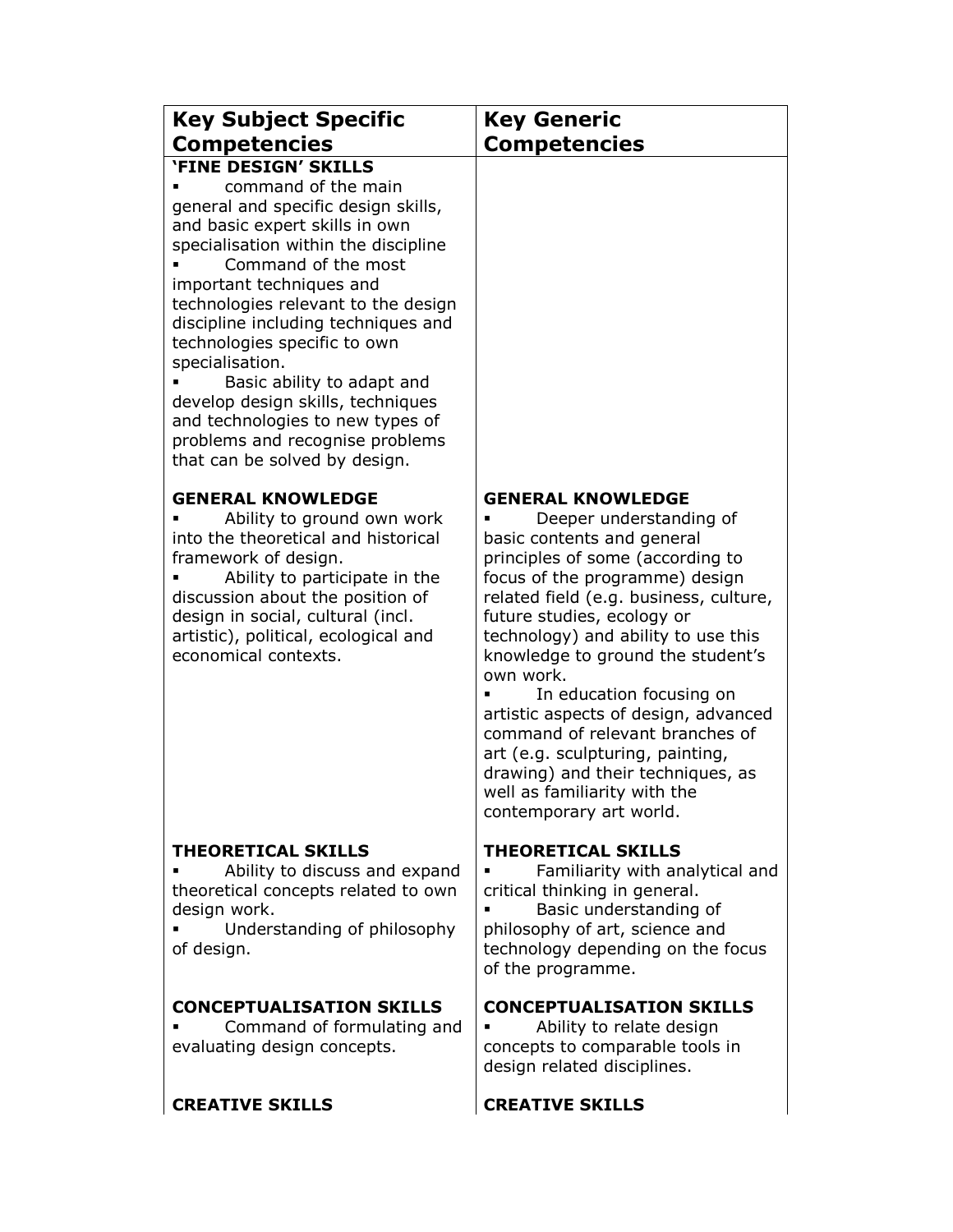Advanced understanding of creativity in design, ability to direct and develop own creativity.

# IDEATION SKILLS

 Ability to analyse and develop ideation principles and practices to better fit own ways of working.

# PROCESSUAL SKILLS

 Ability to analyse and develop own design process.

 Ability to plan and manage medium scale design projects.

 Ability to be responsible for major parts in large scale design projects / R&D projects as a member of a design team.

# LEARNING SKILLS

 Advanced understanding of own weaknesses and strengths in learning, and how lifelong learning can be beneficial for further learning needs.

# COMMUNICATION SKILLS

 Ability to communicate own ideas and design processes to clients and general audience.

AND/OR

# TEACHING SKILLS

 Basic competence and preparedness to teach design and/or design related techniques and technologies to design students, or those interested in design, including supervision of graduation projects.

AND/OR ENTERPRENEURIAL SKILLS ENTERPRENEURIAL SKILLS

 Advanced understanding of what creativity is and how to apply creative skills learned in design to other types of problems.

# IDEATION SKILLS

#### PROCESSUAL SKILLS

 Advanced understanding of project management.

# LEARNING SKILLS

# COMMUNICATION SKILLS

 Command of efficient communication in written, oral and visual forms, including in one or more foreign languages (depending on national regulations and traditions.

# TEACHING SKILLS

 Advanced understanding of how to run your own business (legal, financial and commercial issues).

2<sup>nd</sup> CYCLE LEARNING OUTCOMES AND COMPETENCIES ('DOCTORAL'-LEVEL)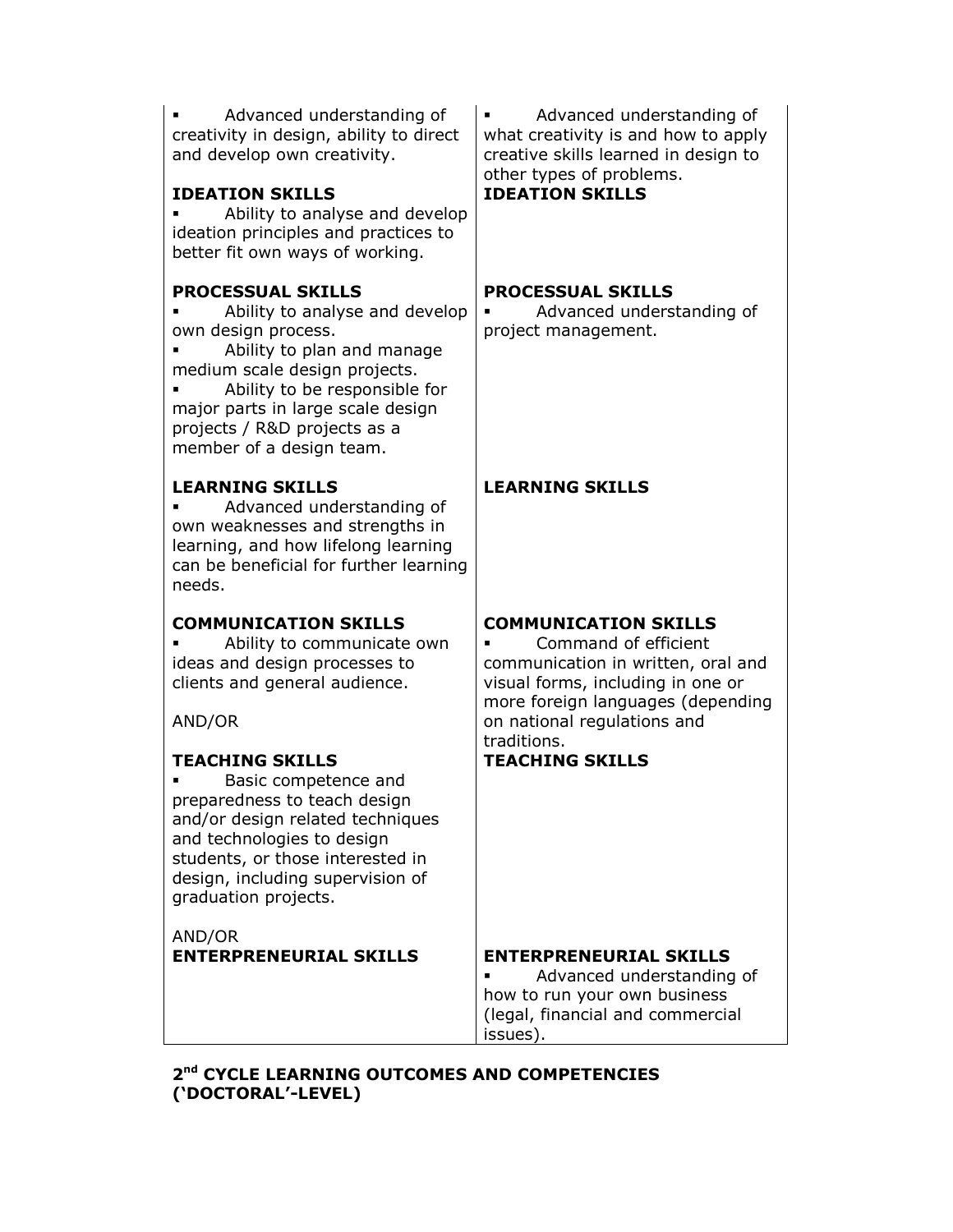| <b>Key Subject Specific</b>                                                                                                                                                                                                                                                                         | <b>Key Generic Competencies</b>                                                                                                                                                                                         |
|-----------------------------------------------------------------------------------------------------------------------------------------------------------------------------------------------------------------------------------------------------------------------------------------------------|-------------------------------------------------------------------------------------------------------------------------------------------------------------------------------------------------------------------------|
| <b>Competencies</b>                                                                                                                                                                                                                                                                                 |                                                                                                                                                                                                                         |
| <b>'FINE DESIGN' SKILLS</b><br>Expertise in own<br>specialisation of design including<br>techniques and technologies<br>involved.<br>Full command of adapting<br>and developing design skills,<br>methods, techniques and<br>technologies in new types of<br>problems.<br>AND/OR                    |                                                                                                                                                                                                                         |
| <b>GENERAL KNOWLEDGE</b><br>Ability to contribute to and<br>restructure the theoretical and<br>historical framework of design<br>Ability to initiate and lead the<br>discussion on the position of design<br>in the social, cultural/artistic,<br>political, ecological and economical<br>contexts. | <b>GENERAL KNOWLEDGE</b><br>Ability to participate in the<br>academic discussion in related fields<br>(e.g. economics, culture,<br>technology, art) from the design /<br>design research /design theory<br>perspective. |
| AND/OR                                                                                                                                                                                                                                                                                              |                                                                                                                                                                                                                         |
| <b>THEORETICAL SKILLS</b><br>Ability to create and develop<br>theoretical concepts related to own<br>design work and design in general.<br>Contribute to the further<br>advancement of design philosophy.                                                                                           | <b>THEORETICAL SKILLS</b><br>Ability to contribute to<br>general theoretical discussions with<br>ideas and theories developed in<br>design and understanding their<br>potential for other fields.                       |
| <b>CONCEPTUALISATION SKILLS</b>                                                                                                                                                                                                                                                                     | <b>CONCEPTUALISATION SKILLS</b><br>Ability to formulate and<br>evaluate concept-type tools in<br>general.                                                                                                               |
| <b>IDEATION SKILLS</b>                                                                                                                                                                                                                                                                              | <b>IDEATION SKILLS</b><br>Ability to analyse and develop<br>general ideation philosophy,<br>principles and practices.                                                                                                   |
| <b>CREATIVE SKILLS</b><br>Fully-fledged understanding<br>of creativity in design, ability to<br>direct and develop creativity in                                                                                                                                                                    | <b>CREATIVE SKILLS</b>                                                                                                                                                                                                  |

Within the doctoral cycle the competences are directed by the subject of the studies far more than in the previous cycles.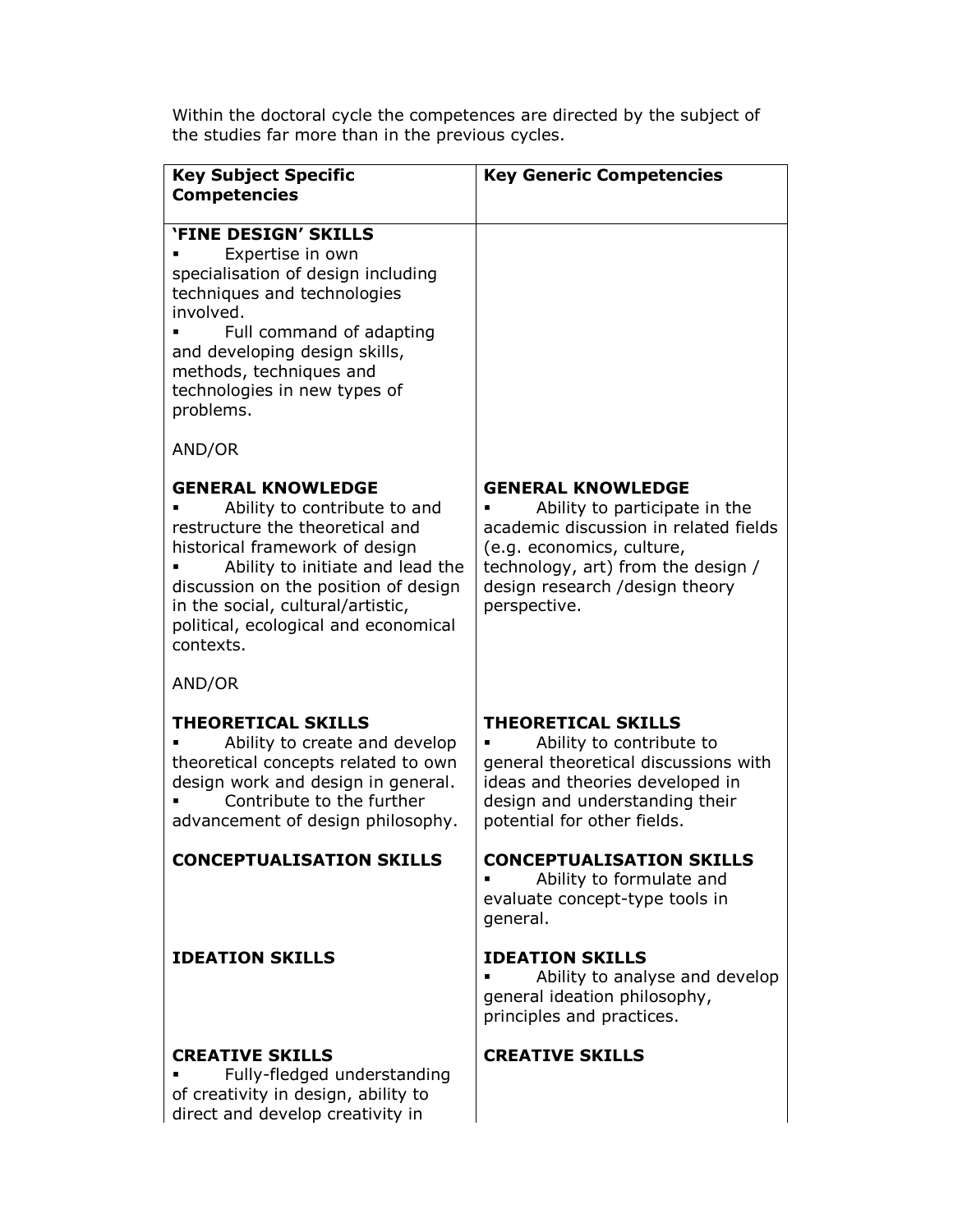other fields.

# PROCESSUAL SKILLS

**Ability to develop the general** design process.

 Ability to plan and manage large scale design / design research /R&D projects. AND/OR

#### LEARNING SKILLS

 Ability to develop learning theories and methods in design.

#### COMMUNICATION SKILLS

 Ability to communicate own ideas and design processes to academic audiences.

#### TEACHING SKILLS

 Ability to teach design and/or design related techniques and technologies to design students in all levels, including supervision of doctoral projects.

#### PROCESSUAL SKILLS

 Ability to develop general project management concepts and methods based on experience in design.

# LEARNING SKILLS

#### COMMUNICATION SKILLS

 Ability to develop new modes of communication in written, oral and visual forms, including in one or more foreign languages.

#### TEACHING SKILLS

 Ability to lecture/teach design to students of other academic disciplines.

# 2.4 CONSULTATION PROCESS WITH STAKEHOLDERS

The design tuning exercise has been carried out within the CUMULUS network (for more information www.cumulusassociation.org). Three meetings have been organised, in Stockholm April 2006, Nantes June 2006 and Warsaw October 2006, where subject-specific and general competencies have been discussed in groups consisting of teachers, deans/managers and students. Between these meetings three drafts have circulated among the participants of those meetings and among the CUMULUS members in general, also including the board of the organisation. The tuning document has been coordinated by *inter } artes* partner University of Art and Design Helsinki (TAIK) and the version preceding the final one has been open for comments on the CUMULUS website in May 2007.

# 2.5 WORKLOAD AND ECTS

| <b>First Cycle</b> | 180 to 240 ECTS |
|--------------------|-----------------|
|                    |                 |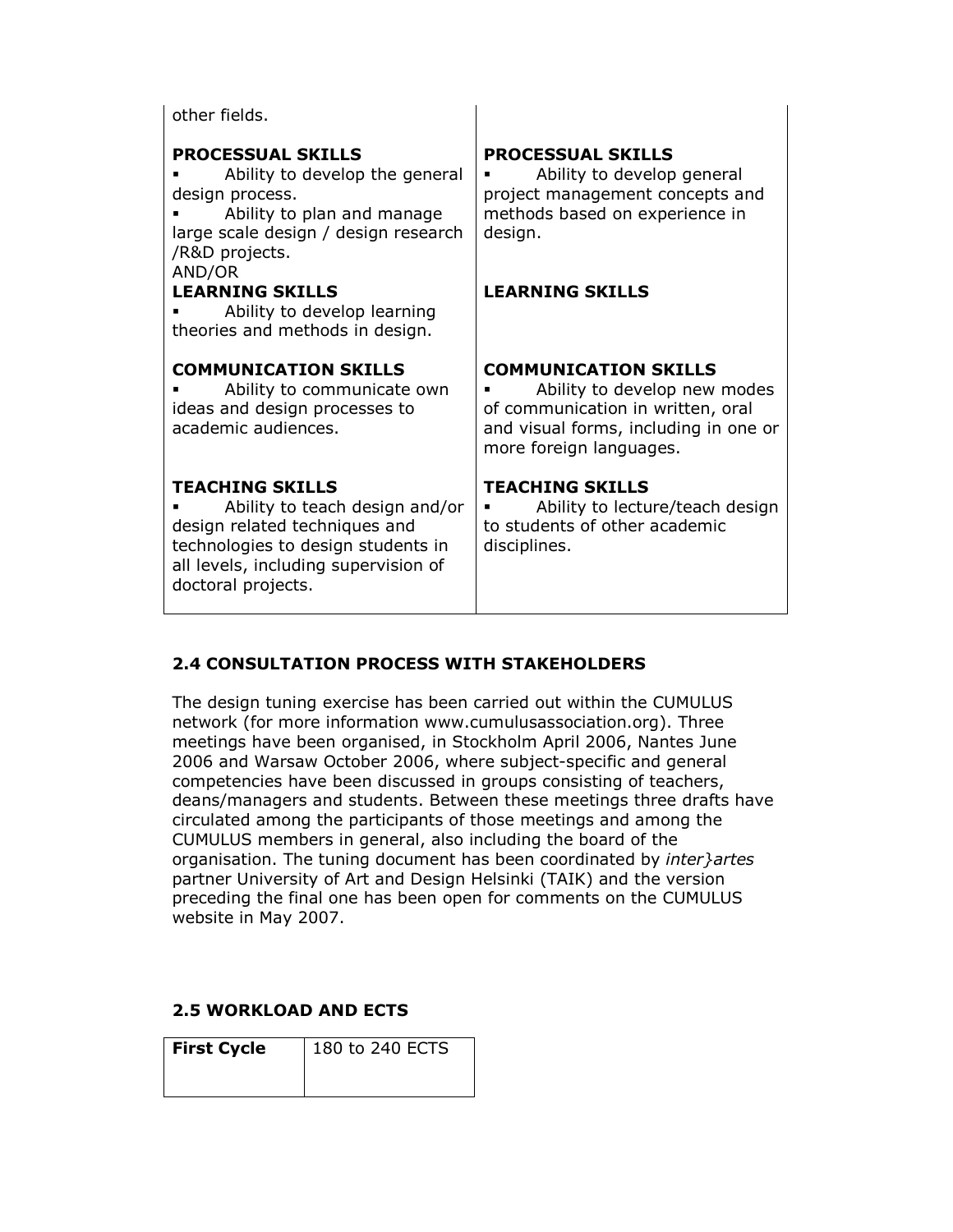|                    | <b>Second Cycle   60-90-120 ECTS</b> |
|--------------------|--------------------------------------|
| <b>Third Cycle</b> | 120-180-240 ECTS                     |

#### 2.6 TRENDS AND DIFFERENCES WITHIN THE EUROPEAN HIGHER EDUCATION AREA IN DESIGN

Different universities have different emphases in contextualising design education: traditionally design has been connected with fine art or handicrafts, and in the case of industrial design, with engineering. Increasingly, design studies also develop connections with business studies, sociology, cultural studies or future studies. This development is considered as desirable and makes it possible to educate designers who are able to tackle a wide variety of problems in different contexts. This also makes it possible to develop exchange and projects, taking into account similarities and differences as a necessary condition for successful development and implementation of ideas.

Current specialisations, such as sustainable design, management and leadership oriented design, development of design related research and service design, are undergoing the fastest development.

# 2.7 LEARNING, TEACHING AND ASSESSMENT

Pedagogical/didactic approaches vary depending of the historical association of design and design studies with other fields (e.g. fine art, handicrafts, and engineering) and more recent developments emphasising design management or leadership orientation. Typically, studies form a mix of some of the following: fine art (drawing, painting sculpturing), historical subjects (e.g. history of art, design or architecture), theoretical subjects (e.g. design theory, design philosophy), technical subjects (e.g. physics, electronics, material sciences), supporting studies (e.g. psychology, anthropology, business), communication (e.g. presentation and critique of design projects, marketing) and finally, the design skills themselves.

Teaching and learning methods include for example independent design work, interdisciplinary and cross-disciplinary team work, lectures, seminars, essays, fine art studio work and project co-operation with companies, institutions and private clients. Usually methods vary depending of the general emphasis of the design programme (e.g. artistic, technical, or theoretical). The degree of students' self-directness in their studies also varies according to the academic tradition and emphasis of the programme.

Assessment methods vary, again according to the academic tradition and the emphasis. In some institutions (and countries) the guidelines for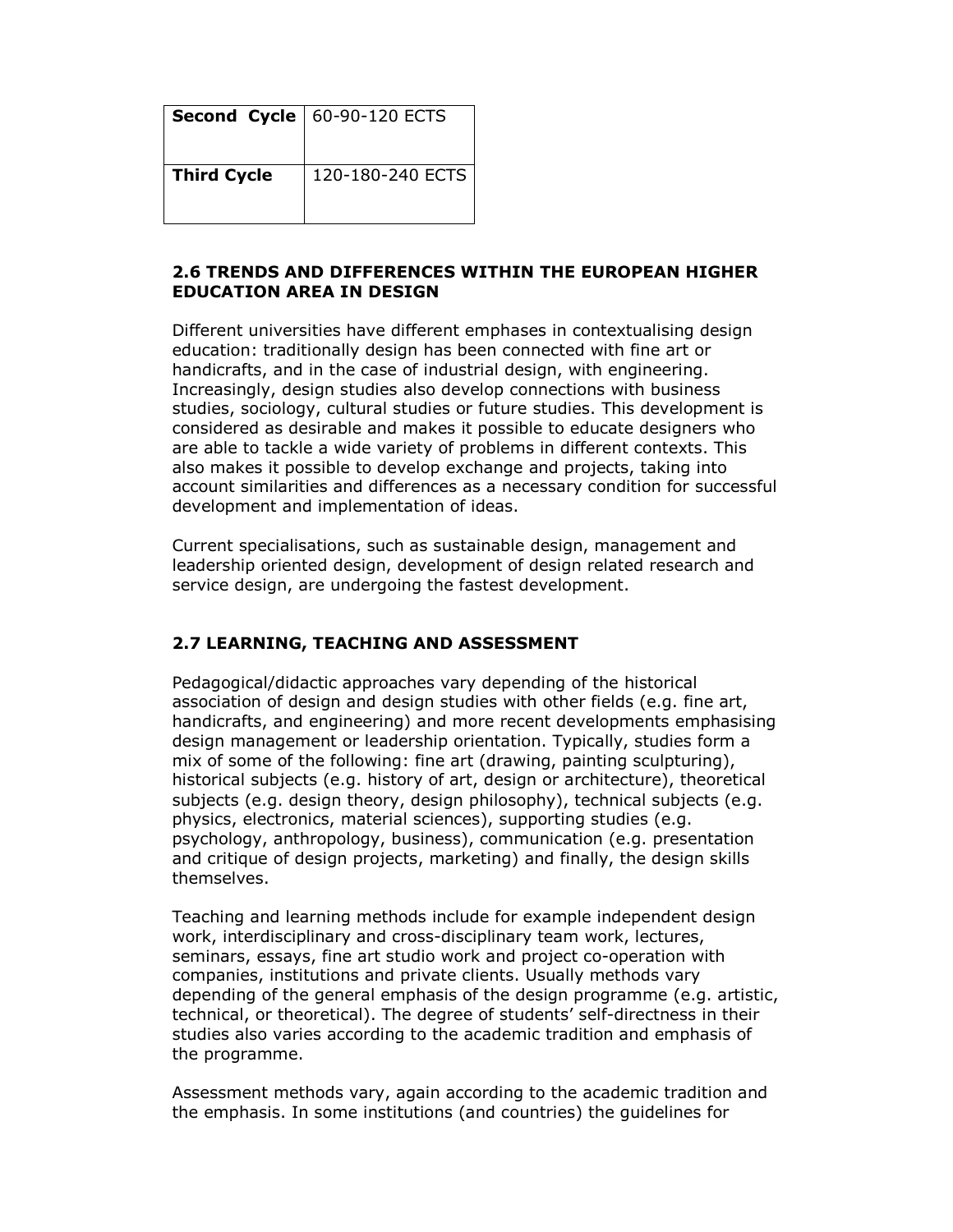assessment are clear and unequivocal, in some institutions (and countries) hardly any guidelines exist.

Examples of best practice:

1. **Interdisciplinary projects**: In their professional life designers will have to solve problems interfacing technology, business, aesthetics, ecology etc. In interdisciplinary projects the students get a taste of working with professionals or future professionals in other fields, their expectations, language and culture. Furthermore, these projects give the students the possibility to start building interdisciplinary networks that will help them in their professional life.

2. Co-operation with companies/other 'real' clients: study projects carried out with 'real' clients provide students with the possibility to practise skills needed in their professional life and to acquire hands-on experience on the development and implementation of a project. Projects also bring students into contact with possible future employers or clients. This type of co-operation demands a firm prioritising of educational goals. Students should not be put in the position of competing under unfair conditions with practising professionals.

3. Use of established design professionals as part-time teachers: established designers act as role models, mentors and sources of inspiration for students, who get to know specific ways of solving design problems and philosophical approaches to questions related to design. Students also have the possibility to build professional networks and openings for employment and internships.

4. **Diploma Shows:** many institutions have a tradition of annual diploma work / graduation shows presenting student work. These shows introduce students to fellow designers and to the public with flair and confidence and and bring students into contact with possible employers and clients.

# 2.8 QUALITY ENHANCEMENT

The tuning report can support quality enhancement in design education for example in the following ways:

 Helping institutions in conceptualisation of teaching/learning contents, especially where institutions develop a Bologna compatible curriculum, introduce new programmes in different fields of design or suffer from 'uneven development' on certain programmes, practices or fields of design.

 Helping institutions in gaining better self-understanding and sharpening their educational profiles. This facilitates mobility among similar and/or different institutions and partners search partners for international projects.

 'Division of labour' rising from sharpening profiles supports the idea and practice of doing successive degrees at different universities, which